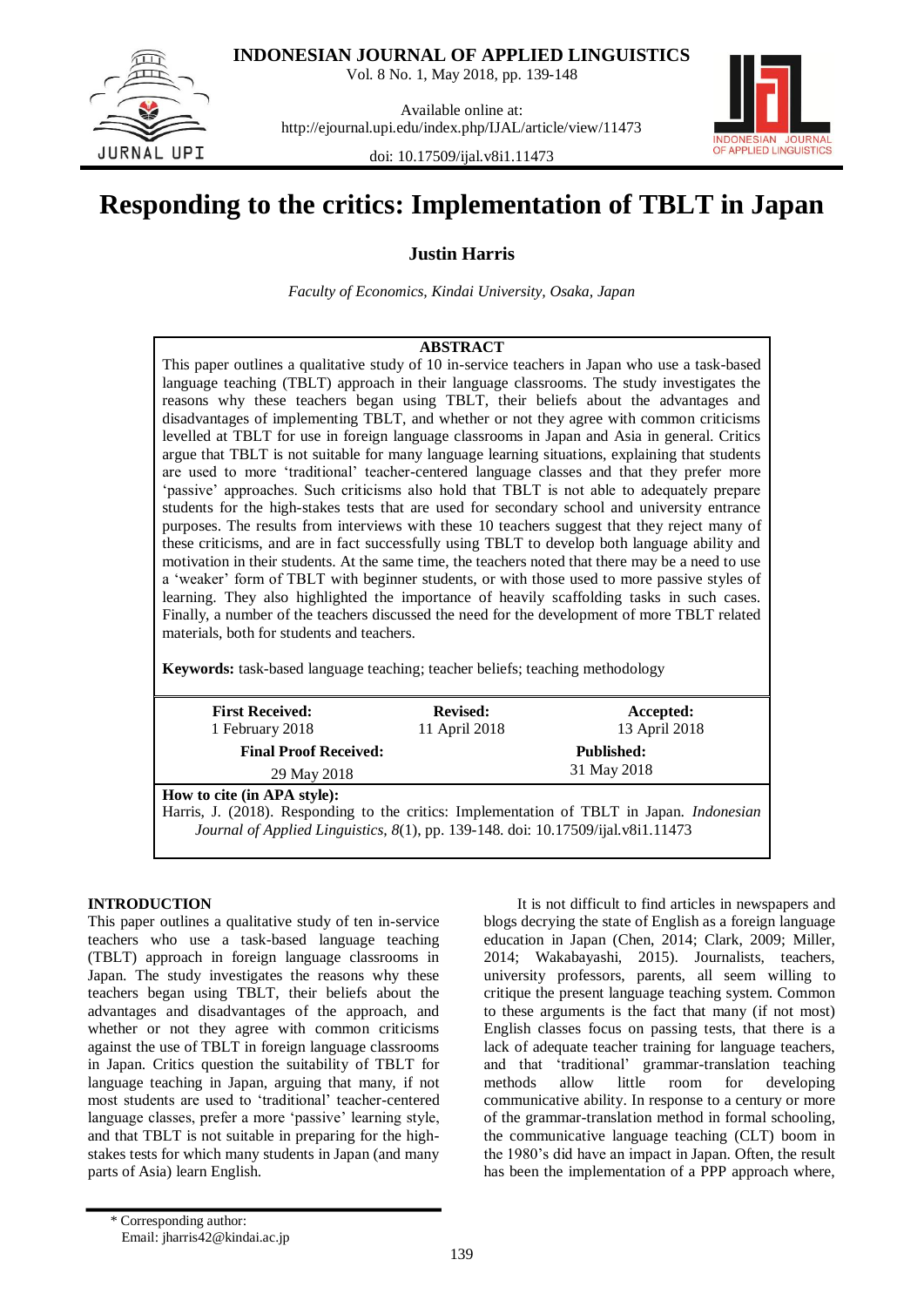as the abbreviation denotes, the target language is first 'presented', then students 'practice', and subsequently 'produce' it. PPP is 'communicative' in the sense that students are using the language, and it provides teachers the safety of knowing what language will be used in class (it"s pre-defined), and the writers of textbooks the relatively simple job of deciding which language to 'present'. However, the main argument against PPP is that it doesn"t allow students to communicate in meaningful, authentic ways, and that subsequently (and more importantly), that it is not effective in developing the very skill it is intended to bring about, communicative ability in the target language (Skehan, 1998; Willis & Willis, 2009).

The gradual (and for the most part 'bottom-up') introduction of TBLT in English classes in Japan is an attempt to address this, in the sense that within a TBLT approach, language is treated as a meaningful communicative tool, rather than as an object of study. Due to the potential of TBLT for developing language skills and motivation in students (Ellis, 2003; Willis & Willis, 2007) the popularity of the method has continued to grow in Japan (Lowe, 2012), which has led many teaching practitioners to implement it in classrooms across the country. The result is an increase in research on the topic, with TBLT appearing frequently in local journals, conference presentations, the establishment in 2011 of a local academic group dedicated to the study of TBLT, and the *TBLT in Asia* conference series, which has been held biennially since 2012. TBLT is now used across multiple teaching contexts in Japan, from young learners to tertiary students. At the same time, TBLT has received criticism from some as being unsuitable for language learning in the Japanese education system, citing for example, learning styles and culture specific reasons for avoiding it.

This paper outlines a qualitative study investigating the use of TBLT in Japan by ten teachers who are presently using the method, or who have used it in the past. It seeks to find out these teachers' beliefs about the advantages and drawbacks of using TBLT in Japan. It investigates some of the real issues they have faced in the process, and their beliefs about the criticisms often levelled at TBLT in Japan. The growing number of studies on teacher beliefs (Borg, 2006) attests to its value in research in education, but there are still very few studies of teacher beliefs about the use of TBLT in language teaching (Viet, 2014). The studies that do exist tend to focus on how public school teachers have reacted to top-down implementation of TBLT, in either accepting or rejecting it, and reasons for rejection (Cheng & Moses, 2011; Hu, 2013; Jeon, 2006; Li, 1998). This study attempts to add to this area of knowledge with data from interviews with ten teachers from various teaching backgrounds working in Japan in a range of teaching contexts regarding the ways that they are implementing TBLT in their classrooms, and the challenges they have met along the way.

The study investigates three simple questions. First, what motivated teachers to implement TBLT in their classes? Second, what do teachers see to be the advantages of using TBLT in their classes? Third, according to the teachers themselves, what are the real issues related to using TBLT in Japan? Finally, with regard to the last question, the study aims to discover whether or not teachers agree with arguments sometimes proposed as 'obstacles' to implementing TBLT in Japan (and Asia in general). Discovering what practicing teachers consider to be the *actual* issues related to using TBLT in Japan is important as it can help other teachers who are struggling with the same issues to find solutions. It might also help those teachers who have previously been reluctant to use TBLT methods in their classes. It is hoped that the results can be of use to teachers working in similar EFL environments in Japan and Asia.

# **Task-based language teaching**

Various definitions of TBLT appear in the literature, but most proponents agree that TBLT is a teaching approach in which the "task" becomes the focal point of a language class. It is also generally agreed that this task should; a) have a focus on meaning; b) be related to real-world activities; and c) that assessment of the successful completion of the task should be made based on the outcome of the task itself (Skehan, 1998). Generally considered to be a refinement of the CLT approach, TBLT however places importance on form, as well as communicative ability, often through a post-task "focus on form".

# **Benefits**

Over the last few decades, a growing body of research has pointed to a number of benefits for learners stemming from the use of TBLT in the classroom. TBLT has been shown to develop speaking skills and general language skills (Kozawa, 2011; Mackey, 1999), vocabulary acquisition (Newton, 2001), language automaticity (De Ridder, Vangehuchten & Gomez, 2007), pragmatic ability (Takimoto, 2007), student autonomy (Willis & Willis, 2011) and motivation and student engagement (Ellis, 2003; Willis & Willis, 2011). This last point is extremely important in Japan, where it is not rare for students to lack motivation or desire to use the L2. TBLT allows learners to use language to communicate freely, and without fear of penalty for making grammatical or pronunciation mistakes (Willis  $&$  Willis 2007). It also allows for students' creativity (Nunan, 2004) and avoids excessive prescriptivism, as learners can come to realise that there is often more than one right answer or way of doing things with language.

## **Issues**

There is however, doubt about the effectiveness of TBLT for language learning. Critics argue that a TBLT approach lacks adequate focus on form (Sheen, 2003; Swan, 2005), that it results in deficiencies with uptake of grammar and vocabulary (Bruton, 2005), that a heavy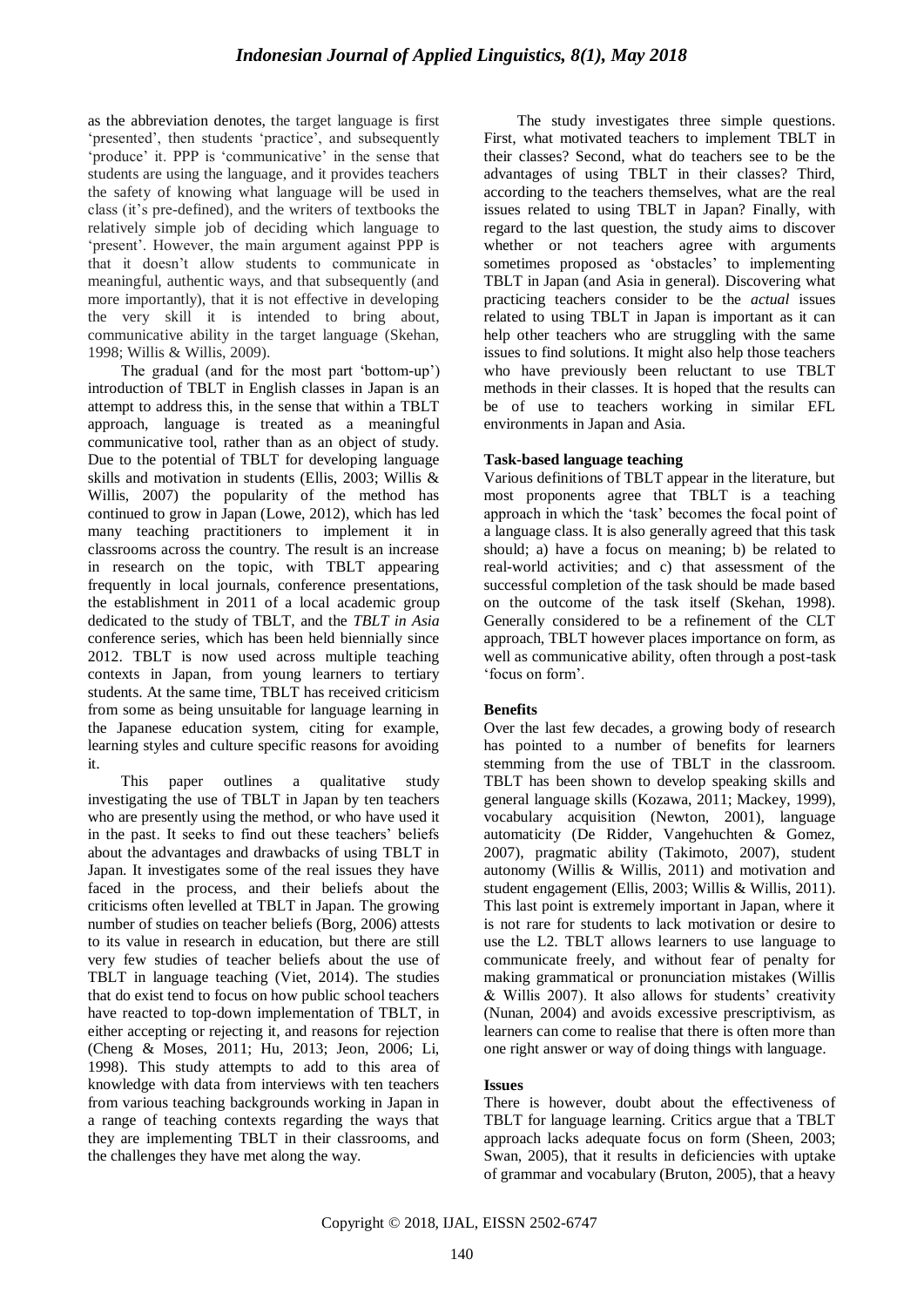emphasis on communication will result in learners not gaining a complete understanding of correct forms (Seedhouse, 1999), that beginner language users need a grounding in grammar first (Swan, 2005), or at the very least that there is not yet enough solid empirical evidence to back up the efficacy of TBLT (Swan, 2005).

Context-specific arguments compound the issue, and it is these points that this paper primarily deals with. TBLT is often described antithetically to 'traditional' instruction methods (Luo & Xing, 2015; Shintani, 2011; Willis & Willis, 2009) and it is probably this different approach to teaching that invites criticism. A common premise holds that many parts of Asia have "Confucian heritage' style teaching cultures (Hu, 2005; Sato, 2009; Zheng, 2015) which are held to be synthetic (Carless, 2007), teacher-centred (Zhang, 2015), and "grammarbased' (Long, 2015), making a 'student-centred' TBLT difficult. Closely related to the "teacher-centred" argument, class-size is also brought up as an issue in Asia (for example Zheng & Borg 2014). Another commonly discussed concern is that TBLT conflicts with students" previous educational experiences and expectations, which may have been more passive in nature (Burrows, 2008; Sato, 2009). This can be traced back to similar criticisms of CLT. Over two decades ago, Anderson explained that (in her case Chinese) "students may be perplexed by the communicative approach since they are not accustomed to it" (Anderson, 1993, p. 473). Carless (2004) argues that when TBLT is introduced to students coming from a more passive educational background, discipline and noise issues may surface. Also, students may feel that they are not learning anything in communicative classes if they are not focused enough on grammar and vocabulary exercises (Li, 1998). It has also been argued that students" future foreign language needs may not necessarily be communicative anyway (Carless, 2007). The focus on passing high-stakes exams is also given as another reason for avoiding TBLT (Li, 1998; Littlewood, 2007) because, it is argued, TBLT does not allow focus on discrete test items. Yet another recurring argument in the literature is that students in Japan have a fear of making mistakes (McVeigh, 2001; Nakane & Ellwood, 2009; Wicking, 2009), and because TBLT places central importance on using the L2, it is therefore inappropriate.

# **Different interpretations of TBLT**

With both general and context-specific arguments, one thing holds true. They tend to view TBLT as a fixed method with no room for adaption. Ellis (2009), in his outline of 12 "misunderstandings" of TBLT, explains that many of these criticisms can be answered simply by a better understanding of what TBLT can be, and part of this is the ability to adapt TBLT to each teaching situation. One common misunderstanding is that because TBLT is inherently student-centred, it is difficult to implement in traditionally 'teacher-centred' educational contexts. He argues however that TBLT can actually be easily carried out in plenary style. Shintani (2016) explains that the issue of large class sizes is largely irrelevant if input tasks are used. Ellis" oft-cited quote "there is no single way of doing TBLT" (Ellis, 2009, p. 224) is pertinent here. In his 2017 position paper, Ellis expands on this by stating that "alternative versions of TBLT are possible and indeed necessary to accommodate different instructional contexts" (Ellis, 2017, p. 508) which brings us to context of this study.

# **The context**

The implementation of TBLT discussed here is multicontextual, occurring in a number of learning institutions, with teachers from a variety of teaching backgrounds, and with learners of many different ages in Japan. English as a foreign language is generally taught as a compulsory subject for six years through junior high school and high school. In addition, most universities, both public and private, require students to study English for at least another year regardless of their major. In addition, the study of English is gradually being introduced at elementary schools in increasingly formal ways. Beginning in 2002 with *kokusaika* (internationalization) studies, *gaikokugo katsudo* (foreign language activities) was introduced as a "nonacademic" class, and then in 2011 as a compulsory subject for all  $5<sup>th</sup>$  and  $6<sup>th</sup>$  grade pupils (although it is still not a formally assessed part of the curriculum). Presently, plans are in place for English to be introduced as a formal subject from the third grade of elementary school from the year 2020, although schools will be able to start this from 2018 ("Third-graders can get", 2017). Thus, if they plan to attend university, students beginning the third grade in 2020 can expect to experience at least 11 years of English classes. With so much time and money being allocated to the teaching of English in Japan, appropriate methodology is indeed a big issue.

In some Asian countries the search for an appropriate methodology that helps to develop communicative competence has led to a situation where TBLT has been introduced in a top-down fashion. (Lai, 2015). At the same time, in many such countries, teachers who are faced with using a TBLT approach have chosen to adapt it (Carless, 2004; Viet, Cahn, & Barnard, 2015) or in some cases, have even gone so far as to avoid it completely (Hu, 2013; Jeon, 2006). The reasons for this often stem from teachers' lack of confidence or knowledge about TBLT (Jeon, 2006), or perceived socio-cultural and contextual factors (Burrows, 2008; Sato, 2010) involving learners, teachers, and institutions (Lai, 2015). Other reasons can include lack of appropriate textbooks and support materials (Luo & Xing, 2016).

While Japan has not experienced the top-down push for TBLT at government level that some other Asian countries have seen, support of general communicative approaches in Ministry of Education guidelines (MEXT, 2014), has resulted in TBLT being implemented across many different language teaching contexts. Such change brings with it criticism (as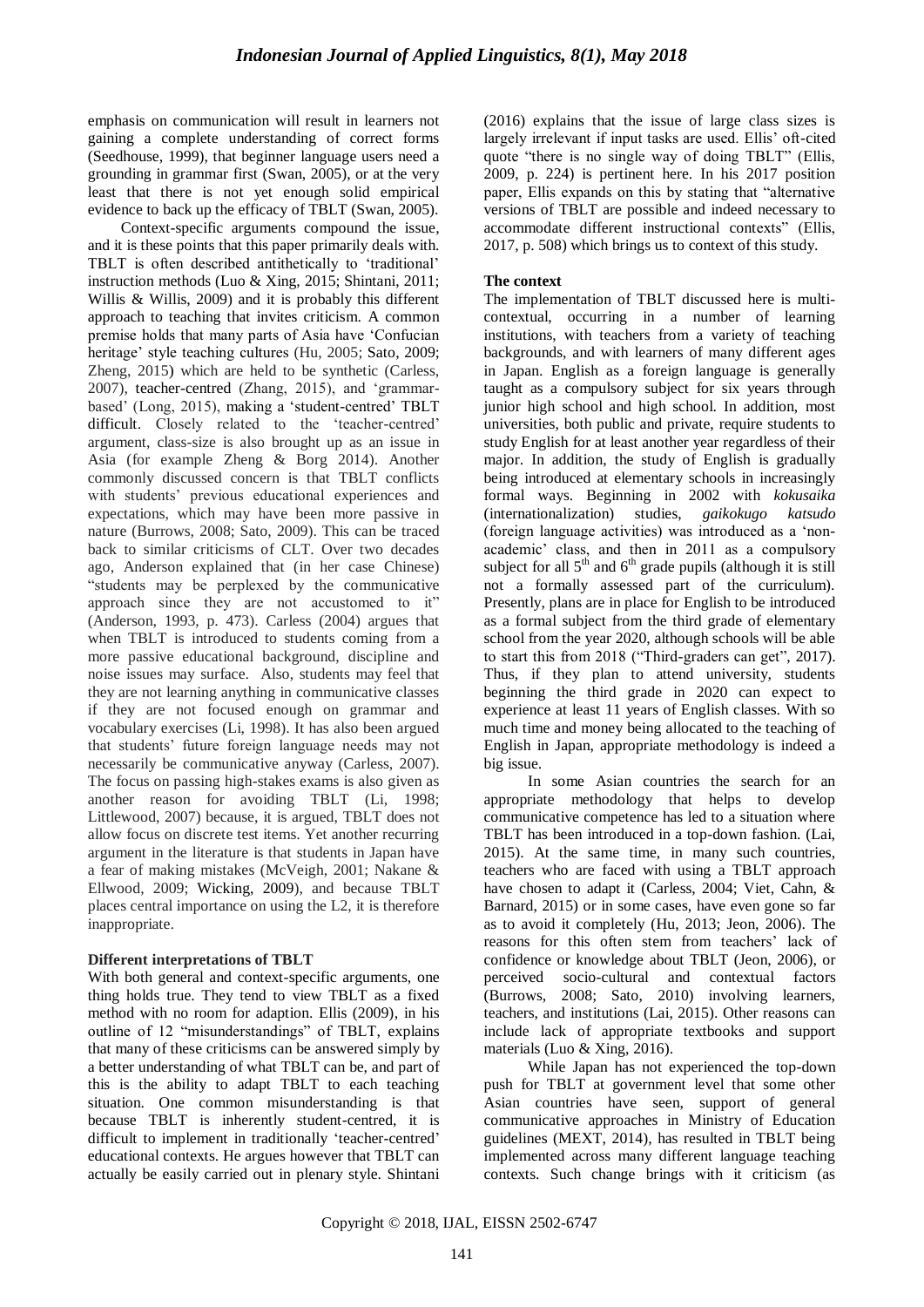outlined above). Yet there has been very little work done on the beliefs of teachers who are actually carrying out TBLT in foreign language classrooms in Japan. Harris (2016) outlined a survey study of 78 teachers based in Japan who are using or previously used a TBLT approach. Results showed that many of these teachers believed common criticisms of TBLT to be misplaced, and that with certain adaptions, TBLT can be successfully implemented in Japan. This paper aims to provide a more detailed picture of such teacher beliefs through a qualitative study. In regard to this, how do the ten teachers interviewed for this paper use TBLT? It is to their responses that we now turn.

#### **METHOD**

#### **Participants**

The ten teachers interviewed for this paper were from a variety of teaching backgrounds (outlined in table 1), based in junior high schools, senior high schools, and universities, while two were teachers of adult-learners. Thus, the only major learning situation not covered was that of very young learners in kindergarten or elementary schools, although one teacher, Naoko, had previously taught very young learners. The length of experience of these teachers ranged from 4 years to 31 years, and the sample included both Japanese and English native speakers. The interviewees were chosen from a larger group of teachers who had completed an online survey on a wider set of questions concerning TBLT in Japan. With the exception of one teacher, the interviewees were using TBLT in their classes at the time of interview. The one teacher who was not (Yumiko) had previously used TBLT in her classes for seven years, but after taking up a new position that involved a lot of non-teaching work, she found the timeconsuming nature of preparing for TBLT lessons too much, and stopped. The names of all teachers have been changed for the purpose of confidentiality.

#### Table 1. Interviewee data

| <b>Name</b> | <b>Main teaching</b> | <b>Native</b> | No. of years |
|-------------|----------------------|---------------|--------------|
|             | context              | language(s)   | teaching     |
| Calvin      | Senior high          | English       |              |
| Chad        | Adult learners       | English       | 15           |
| Fumiya      | Tertiary             | Japanese      | 6            |
| Hannah      | Business classes     | English       | 22           |
| Jane        | Tertiary             | English       | 23           |
| Naoko       | Tertiary             | Japanese      | 8            |
| Nathan      | Junior               | English       | 5            |
|             | high/Tertiary        |               |              |
| Susan       | JHS / Tertiary       | English       | 30           |
| Winston     | Tertiary             | English       | 26           |
| Yumiko      | Tertiary             | Japanese      | 31           |

#### **Procedure**

As a follow-up to a larger survey and interview study, these 10 teachers were asked questions about their reasons for implementing a TBLT approach in their classes, the successes and difficulties they have had, and the extent to which they agree or disagree with arguments against the use of TBLT in Japan. Interviews were carried out either by Skype or by email, based on respondents" wishes. Regardless of interview method, respondents were asked the same set of questions. However, those replying by email were sometimes contacted with follow-up questions for clarification of their answers. The study investigates three research questions;

- 1. For what reasons do teachers start using TBLT in classes in Japan?
- 2. What are the main advantages to using TBLT in classes in Japan?
- 3. Are there any drawbacks to using TBLT in classes in Japan?

Related to the last question, teachers were given a set of statements and asked if they agreed or disagreed with each one. They were asked to expand on their answers where they felt necessary, and most teachers chose to do so. The interview data were then added to an Excel file and coded in accordance with thematic analysis guidelines (Gillham, 2005). From this analysis, certain themes emerged and these are discussed below.

#### **FINDINGS AND DISCUSSION**

#### **Motivation for introducing a TBLT approach in classes**

The majority of teachers had come to use TBLT in their classrooms after being introduced to it in formal teacher training (DELTA certificate) or while studying towards higher degrees in TESOL or education. Some of the teachers mentioned that after being introduced to the method in these courses, they had tried it out in their classes and had seen a noticeable difference in how their students responded. This highlights the importance of including modules on TBLT in teacher training courses. Two of the respondents discovered the approach after reading about it. William explained that his students found information gap "communicative activities" (his use of quotes) in the textbook he was using to be uninteresting, but his discovery of a new ELT textbook featuring activities of a task-based nature turned this around. Subsequent reading of teacher training resources led him to try TBLT in his classes. Nathan"s experience was very similar:

Nathan: …something about using tasks resonated as I thought they were very practical, unlike the very guided and structured activities I had been doing with students. So after learning exactly what it was, I took some textbook activities and adjusted them to better fit a task. The students did much better and looked to be having fun.

Calvin found the method through reading Dave and Jane Willis" *Doing Task-based Teaching* (Willis & Willis, 2007) and only one of the respondents had come to use it in a top-down manner. Her boss had first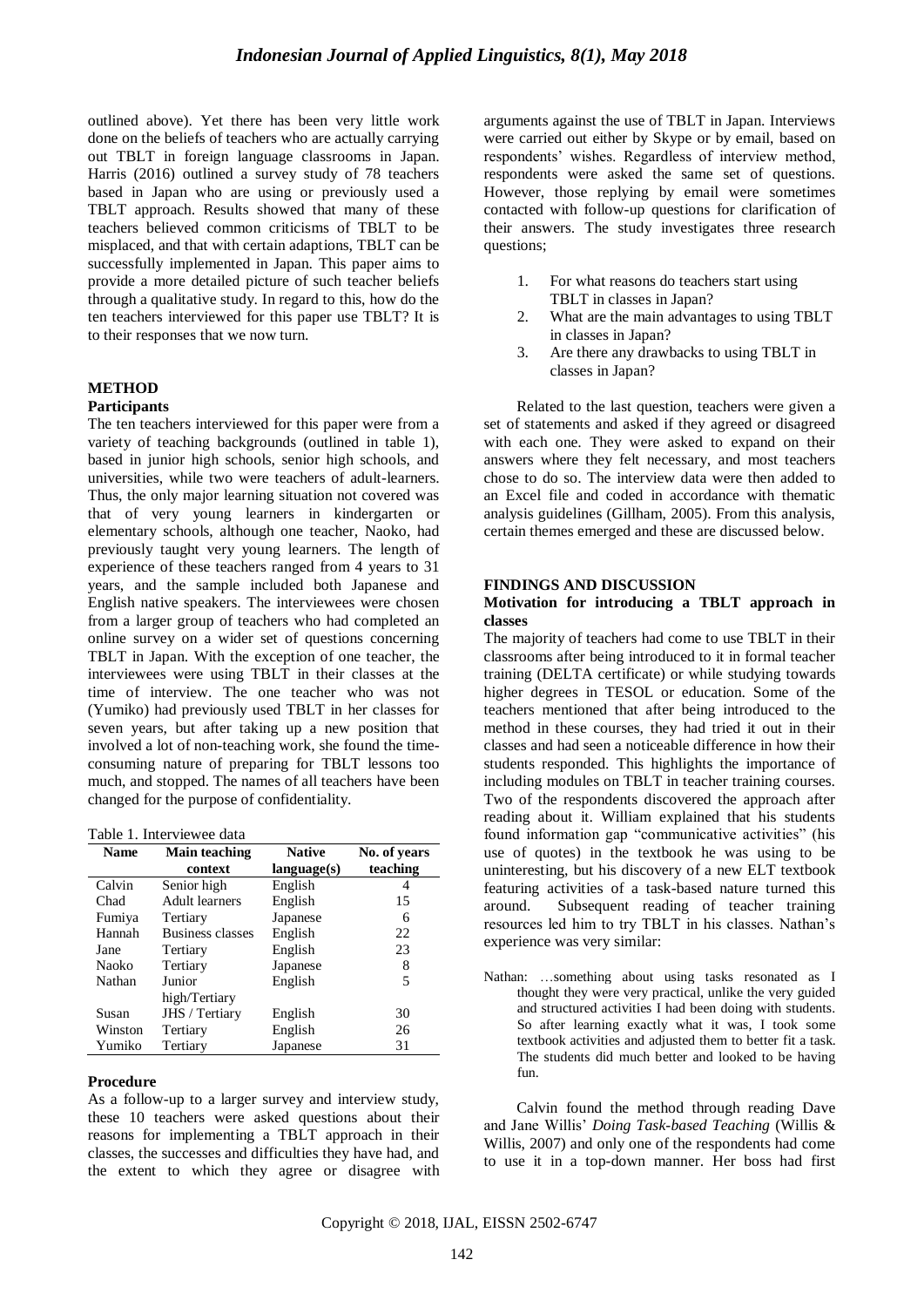introduced her to the method, explaining it was the best way to engage students and hold their attention.

#### **Main advantages of using TBLT in classes**

The most common thread that appeared in interviewees' responses to this statement concerned an improvement in student engagement that comes with using TBLT. Half of the interviewees' alluded to the 'fun' or "engaging" aspect of TBLT, many explaining that this is a direct result of the student-centred nature of the approach.

- Fumiya: …most of my students are more likely to engage in learning and discussing what they need to learn compared with when I keep lecturing on my own without interacting with students…
- Naoko: …many Japanese students don"t want to study English and it's very hard to keep their attention. English classes can be very boring sometimes, especially when you teach subjects like grammar, so I thought TBLT worked...to keep students' attention...it's not boring, it has elements of game.
- Susan: …students are motivated to do the homework, because it is interesting (and) the lessons are more interesting and enjoyable for me.

Another point brought up by half of the teachers is that with TBLT, students are able to use their creativity, and are freer to talk about things that they want to

- Nathan: …learners have more choices during a task, so they can put more of their own personality into the means of completing each task.
- Jane: It gives students the freedom to use the knowledge of English they have in a creative way.
- Calvin: I"ve always found that the students can be a little more free in their language use. Sometimes what I expect for them to be working on in a task, they"ll also create their own little subsection of the task that I wasn"t really expecting but they sort of freely created it and sort of added it in.
- Yumiko: My students were mostly diligent and good at memorizing what they were given to remember. And they were waiting for right answers without thinking by themselves. But in TBLT classes they tried to think by themselves.

Four of the teachers mentioned the way that TBLT develops autonomy in students. Nathan for example explained that after trying it in his classes for the first time, he noticed an increase in students consulting dictionaries, and more direct questions from the students to him and other teachers concerning language matters. Other teachers mentioned the authenticity of TBLT class content. Hannah explained that she first used TBLT in a classroom as a kind of "experiment". She found that the method encouraged "natural language use" in her students and this led her to continue using it. Finally, four of the teachers alluded to the potential of TBLT in building student confidence and in alleviating fear of mistakes:

- Hannah: Since there are no set parameters for what language is to be used, the students are much less worried about making mistakes and interact more naturally, with less self-monitoring.
- Chad: TBLT encourages the learner to emerge as a language user, not just as a language learner.

#### **Drawbacks to using TBLT in classes**

To an extent, answers to this question varied, but a number of common points were raised by teachers. By far the most common regards the issue of learning styles that many students have become accustomed to in previous educational situations that sometimes conflict with a TBLT approach. Many teachers mentioned that students have come to classes with an educational background featuring a more 'passive' style of learning, and that suddenly introducing TBLT to these students can be rather confronting for them.

- Hannah: TBLT doesn't suit the learning style of some students, particularly those who prefer a more teachercentered and grammar-focused classroom.
- Fumiya: I sometimes feel hopeless when…students are completely passive and do not even engage in discussing what they are supposed to.
- Chad: Japanese learners have traditionally studied in classrooms that use the grammar-translation method. As a result some students are more accustomed to focusing on the correct use of a target feature, rather than using language as a tool to communicate.

Calvin, a teacher from a private senior high school with a global studies focus, noted that this unfamiliarity with the more student-centred approach led some students to take advantage of it, something that teachers may need to be aware of and ready to deal with.

Calvin: I think that at times, task based learning, at least in my experience in Japan, at times to the students, may feel a little bit unstructured. It's not sort of what they're used to, and so they sort of feel that they"re free, and maybe they take that freedom a little bit too far, and maybe do an entire task in Japanese, which isn"t what I'm aiming for.

At the same time, a number of teachers didn"t see these problems as being insurmountable, explaining that by gradually introducing tasks, and in particular by providing scaffolding support in the beginning, most students become used to, and appreciate TBLT approaches. Another issue brought up by teachers was assessment, something that is presently considered to be one of the major issues within TBLT (Long, 2016).

Jane: Students seem to want to be evaluated by tests because they like a quantitative system. They seem to think that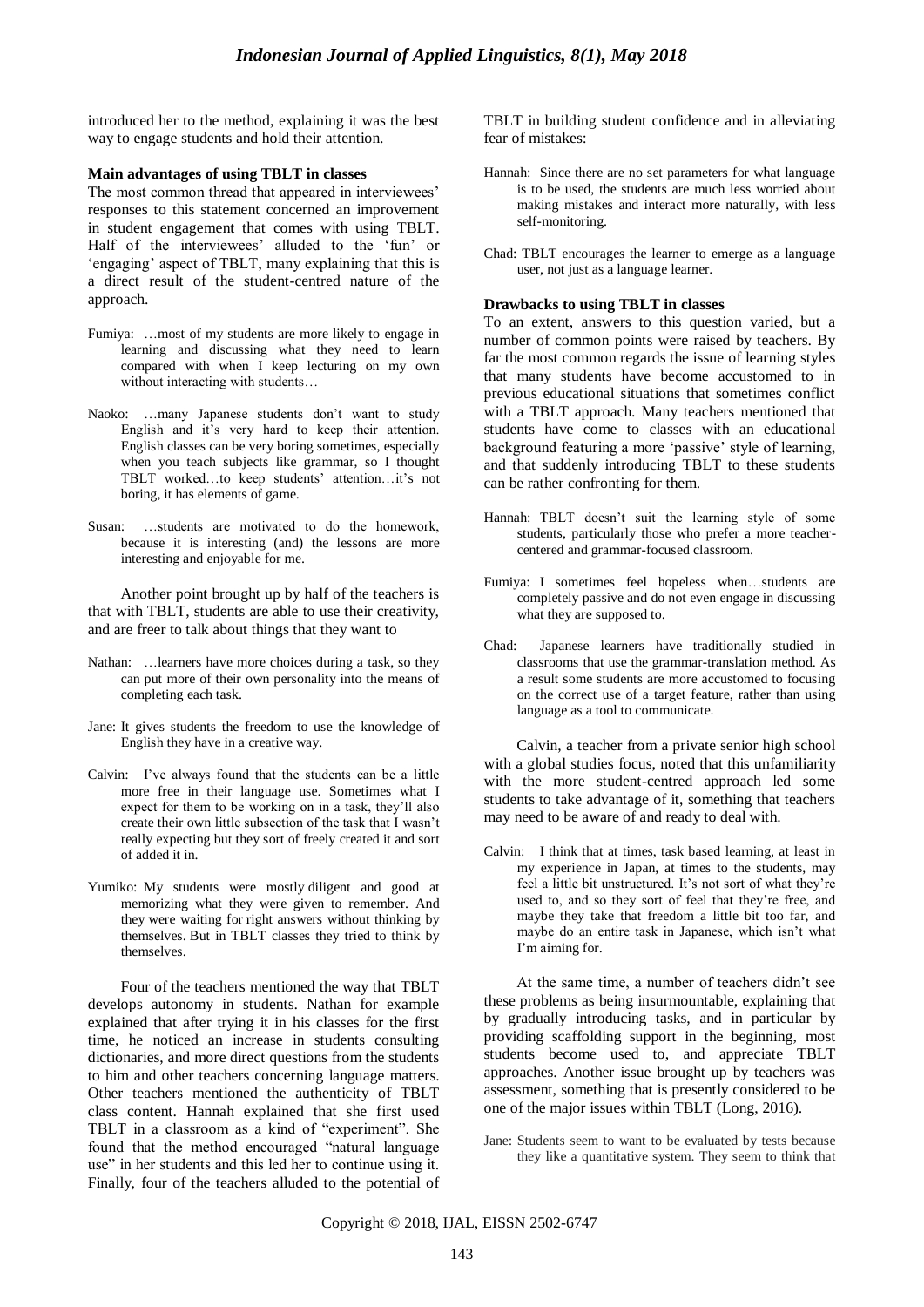they can't determine whether they have improved or not without looking at some numbers.

The other drawback (mentioned by three teachers) concerned availability of materials. A lack of readily available materials for use in TBLT classes (especially those matched to the level and expectations of their students) means that teachers need to spend a lot of time creating suitable materials, and this can cause difficulties for teachers. As well as materials for students, Fumiya mentioned the lack of practical materials for teachers, such as "concrete lesson plans" featuring examples of how to carry out tasks. This may be a result of the way that TBLT research has hitherto remained the domain of theorists conducting experiments "under laboratory conditions or in tightlycontrolled settings" (Van den Branden, 2006, p. 1). Greater focus on the practical implementation of TBLT would go some way to alleviate this issue.

## **Common criticisms regarding the use of TBLT in Japan and Asia**

As an extension to the question of drawbacks to using TBLT in language classrooms in Japan, the interviewees were asked their opinions on issues related to context that have appeared in the literature. The teachers were asked if they found these criticisms on the use of TBLT in Japan and similar EFL contexts to be true, and if so, how they have dealt with them. Each statement is included below, along with representative comments from teachers.

## *a) TBLT conflicts with a teacher-centered teaching tradition in Japan.*

Half of the interviewees agreed with this statement. At the same time, they provided examples of how they have dealt with the issue, or have made adaptions to get around it.

Hannah: Some students who are used to that style of teaching dislike the method and will complain. They expect explicit grammar focus, swift teacher-centered correction, and they often dislike being asked to do inductive reasoning, as they are used to teachers simply giving them the rules. To get around this, I specifically guide my students to become more autonomous. That is, I give them grammar-centered tasks at first, then as time goes by I take away the scaffolding as they become more independent. By the end of the course, they have no problems doing tasks on their own without any language parameters being set. And yes, I do get complaints once in a while; but the majority of the students enjoy the experience.

The idea of providing scaffolded support for students new to TBLT is something that has been proposed by TBLT researchers and practitioners in the past (Harris, 2016; Wicking, 2009; Widodo, 2015). Hannah provides an example of how, by slowly reducing that scaffolding, students can gradually become comfortable with less 'teacher focus' in class. Fumiya also had a salient point that TBLT can be used in teacher-centred classes, as Ellis (2009) has previously suggested. Finally, Calvin, a teacher of high school students, explained one further drawback related to teachers taking a less "central" role in the classroom:

Calvin: Students have an expectation of the teacher being at the center…and I think that"s where a lot of this "*ah,*  we're completely free, we can do whatever we want' approach comes from.

He went on to explain however, that in his experience, such students were in the minority, and most of his students had generally taken to a TBLT approach. This wasn"t the case however for all. Naomi had surveyed her students and many had expressed negativity towards communicative, student-centred classes. Naomi also offered a solution to this though, albeit one that is out of the hands of the individual teacher. She suggested that TBLT should be introduced to learners in schools throughout the country from their very first days of formal education.

*b) Classes in Japan are often large, so TBLT is unsuitable.*

This was the statement to which teachers were most unified in their disagreement. All but one of the ten teachers disagreed, many explaining that this was from personal experience teaching large classes with a TBLT approach. Shirley believed that rather than posing a problem, compared to more passive approaches, tasks help to keep students in large classes engaged. Even the one teacher who agreed with the statement explained that TBLT could still be implemented with larger classes, but that special measures (in this case recording tasks to smartphones to ensure L2 usage) would need to be taken. Many of the teachers who disagreed with the statement still brought up the need for good classroom management.

- Fuyu: Even in classes with 45 students, I used TBLT and it worked well…although teachers will be busy walking around and giving them proper feedback.
- Hannah: TBLT is a group-oriented methodology, and larger classes just mean more groups. The challenge then is the difficulty of monitoring a large number of groups, but an organized teacher can overcome that.

## **c)** *Students in Japan are used to more traditional methods of teaching, so TBLT is unsuitable.*

Many teachers had already discussed this point in their answer to the third question about drawbacks (above), so will be briefly dealt with here. This statement proved to be one of the more contentious among the teachers in this study. Four teachers disagreed. Other teachers explained that while there may be such expectations from students, these can be overcome by introducing tasks slowly into classes (i.e. starting with a "weak" form of TBLT and gradually 'strengthening' it). Fumiya mentioned that increasingly, senior high school and even junior high school students are experiencing TBLT or "active learning" in their classes, so that many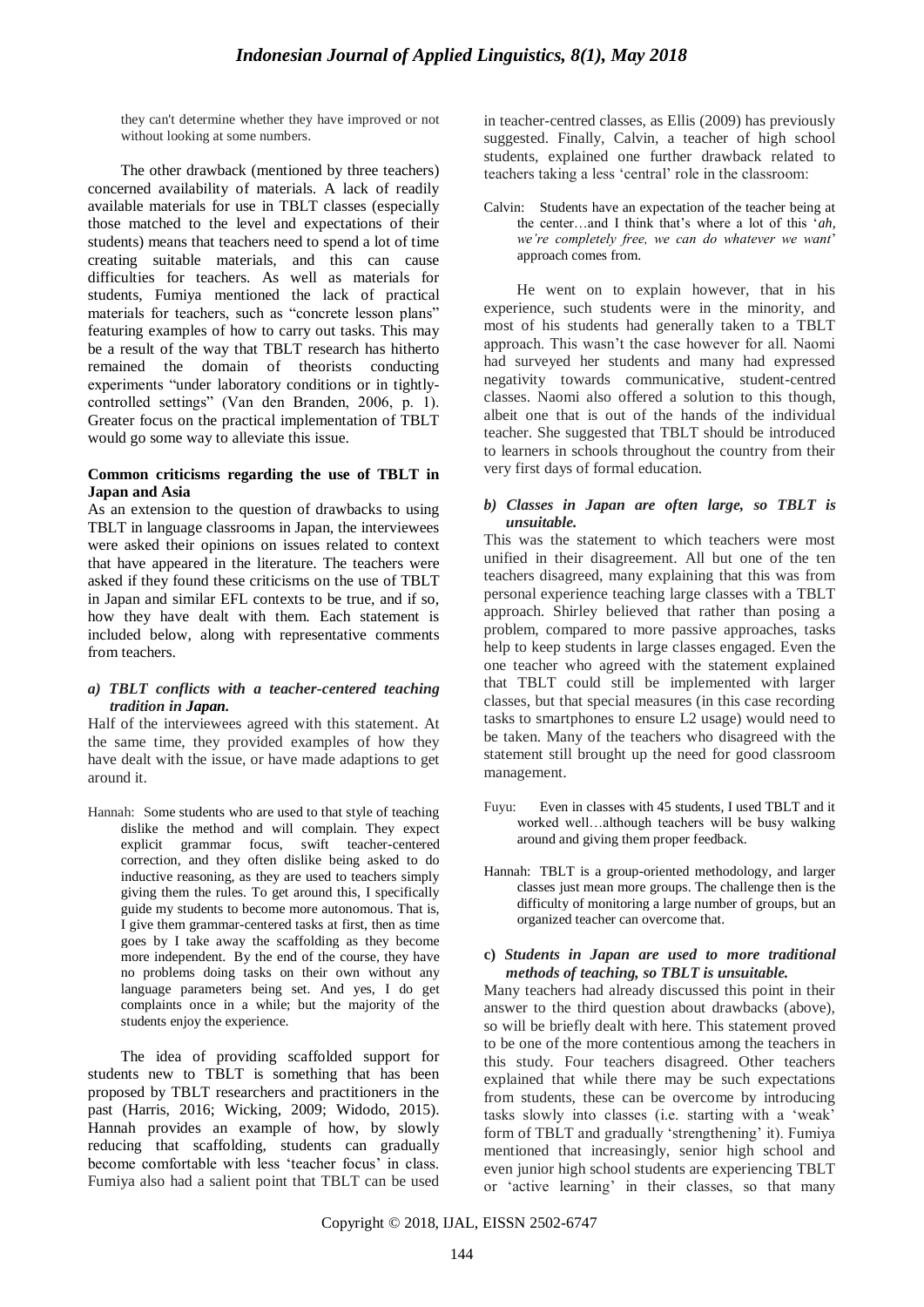students in Japan are not necessarily unfamiliar with student-centred and 'active' approaches.

#### *d) Japanese students have a fear of making mistakes so TBLT is unsuitable.*

To this statement, six of the teachers clearly disagreed, some adding that TBLT instead alleviates fears that students might have.

Hannah: TBLT actually frees students from worrying about mistakes because they aren"t being told to use a particular structure, which means they self-monitor much less. Japanese tend to be excessive self-monitors and focus more on grammar and structure than on meaning. But in doing tasks, they focus more on communicating in order to finish the task than on the errors they know they are making. They still worry about mistakes, but not to the extent that it hampers their fluency.

Others explained that while they thought "fear of making mistakes' might actually be an issue for their students, this does not discount using TBLT in their classes.

- Will: Depending on how the task is structured (c.f. Cooperative Learning), even quiet students can be made to contribute in L2 due to peer pressure and other factors. But in unstructured talk, such students can remain silent throughout the task.
- Chad: Perhaps this is true initially. Over time students realize that language instruction doesn"t always need to focus on forms.

#### *d) English classes in Japan are often aimed at passing tests, so TBLT is unsuitable.*

This might be the statement over which the interviewees were most divided, with an equal amount of agreement and disagreement. Some teachers pointed out that this is particularly an issue with pre-tertiary education, where the goal of English language lessons is very often to enter a good university via a paper test.

Jane: It depends on the level (universities have more freedom, so TBLT can be implemented there quite easily). However, as long as the (National) Centre Test focuses on specific (and mostly unnecessary) grammar points and phrases, TBLT is harder to implement in high schools. When the Centre Test disappears, maybe there will be room for TBLT at lower levels.

Will explained that because of this, "The biggest barrier is not the teachers or the students but the parents". Naomi also discussed the role of parents.

Naomi I personally think TBLT can work efficiently (to prepare for tests), but people, especially mothers, disagree…because mothers want their children to study grammar to pass the exams, or to have high scores on exams to get into good universities and high schools.

It is often argued that TBLT does not allow students to focus on discrete test items, and therefore that more "traditional" approaches could be better. Hannah also brought this point up, explaining at the same time that, as a teacher of adults, this is not a major issue for her. Indeed, as Jane mentioned above, this is probably more of an issue for junior high school and high school teachers.

- Hannah: Instructors are under time pressure to cover the particular structures required to pass the test. Since many of the tested structures are beyond the student"s linguistic ability, it is not likely they will emerge during a task. I don"t need to "get around" this point as I set the learning goals myself, and they are based on achieving communicative competence rather than grammatical knowledge
- *f) Because students in Japan generally have a lack of communicative ability, and because TBLT often focuses on using the L2 in the class, it is unsuitable (in that students need to study vocabulary and grammar first before using it to communicate).*

Eight of the ten teachers replied with a unanimous "no". Some teachers felt that the idea of a "lack of communicative ability" itself is a myth. Others felt that while communicative ability is perhaps an issue, TBLT actually addresses this directly, focused as it is on developing this very skill.

- Hannah: TBLT addresses the lack of communicative ability, so you solve that problem as you go along. The only students I believe TBLT is unsuitable for are beginners who do not have the vocabulary to draw on in the first place. In those cases, the "weak" form of TBLT can be used, i.e., introducing a particular language point and then using tasks to practice it.
- Will: ...the answer is to tailor the activity to students' level and have scaffolding support. Students need to feel successful in the task.

Finally, Fumiya raised the important point that the L1 has a role to play in TBLT classes anyway. This relates back to another common "misunderstanding" of TBLT, that it does not allow room for the L1 in language classes, which has been disputed by some writers (Cook, 2001; Shimizu, 2006)

Fumiya: You could allow the use of L1 by limiting the situations. I suppose the most important part of TBLT is making classes student-centered, so I do not limit the use of L1, but students learn a lot by their active participation because they have to seek the answers on their own rather than sitting without thinking anything and taking notes on what teachers say.

## **CONCLUSION**

It is important to remember that the last "T" in TBLT stands for teaching. Due to the fact that TBLT research is often carried out in the laboratories of SLA theorists, much of the work written on the matter over the last few decades takes place outside of real language classrooms. In his plenary address at the *3rd TBLT in Asia*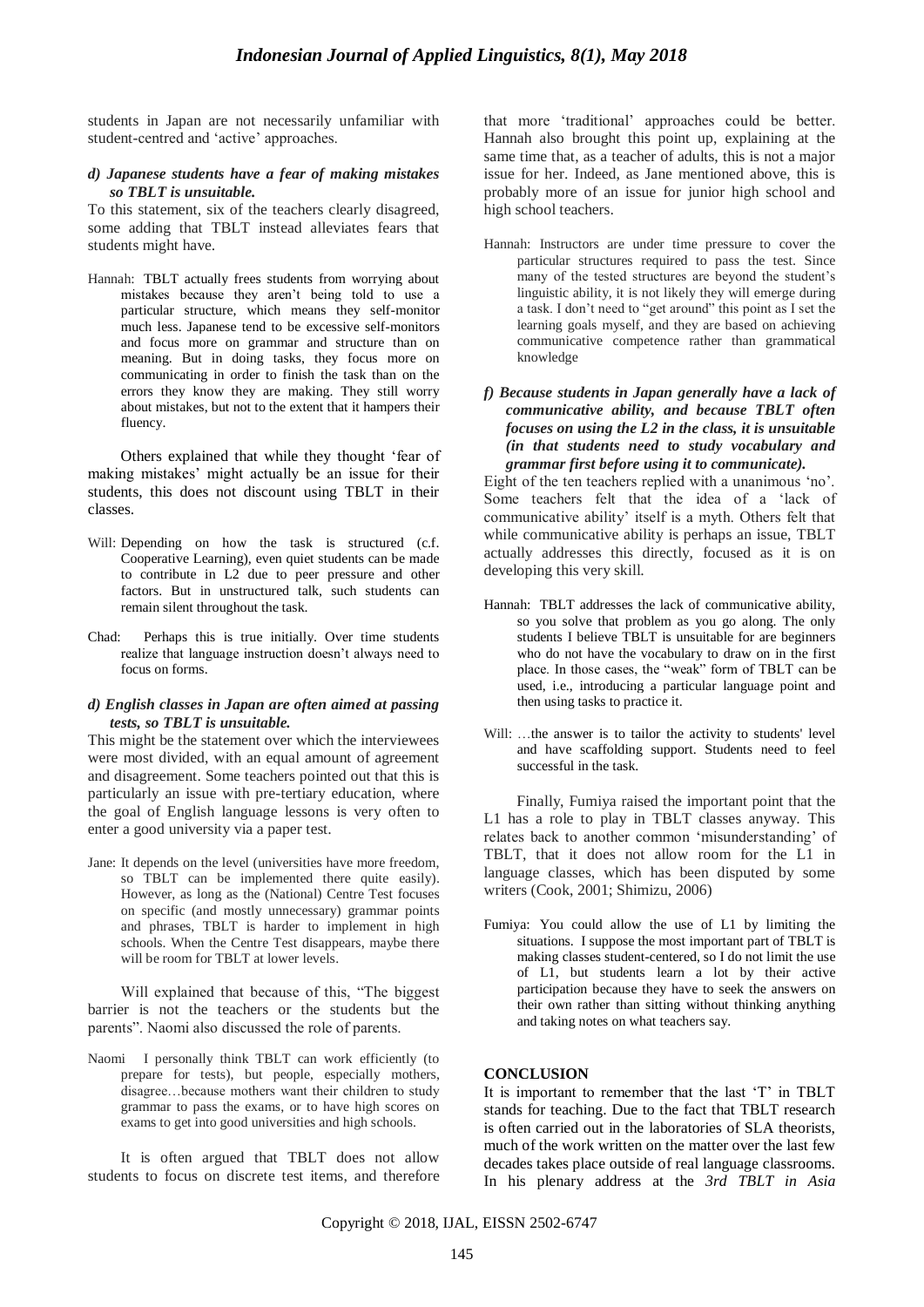*Conference*, Marcos Benevides, the author of *Widgets*, commonly described as one of the first TBLT textbooks for English language learners, proposed that if TBLT is to move forward, it needs to come out of the laboratory and into the classroom (Benevides, 2016). In order to do so, teachers need clear guidance as to what TBLT is, how to carry it out, and what issues may arise when they do. It this latter point that this paper has focused on.

The results from the data provided by the ten teachers in this study help to gain a clearer picture on how TBLT is being implemented in language classrooms across Japan, and highlights some of the key issues involved. These teachers have found that TBLT engages students, allows them to develop their creativity and autonomy, and frees them from constraints of the "one correct way" of using the L2 in language teaching. At the same time, it helps to shed light on some of the real issues involved with implementing TBLT in Japan. While the previous learning styles of students are not held to be major obstacles, teachers might take them into consideration when introducing TBLT to a class for the first time by providing extra scaffolding or by beginning with a "weak" form of TBLT. Also of concern is a lack of materials for both students and teachers. Many teachers are making their own materials or adapting existing ones, but this is time consuming. Teacher training programs should make sure that adequate time is given to providing examples of lesson plans and materials.

Writing about the case of China, Lai (2015) says that "essentialist statements about the cultural inappropriateness of TBLT in Asian contexts may not stand and will not help move the field forward" (Lai, 2015, p. 24). It is clear from these teachers' responses that many agree with this, and that with small adjustments, students in Japan can be very receptive to, and appreciate the benefits of, TBLT for their language development. In Susan"s words "Students in Japan are not different to those I have taught in other countries – assuming the classroom and teaching conditions are the same."

## **REFERENCES**

- Anderson, J. (1993). Is a communicative approach practical for teaching English in China? Pros and cons. *System 21*, 471-480.
- Benevides, M. (2016, June). *Widgets: A TBLT textbook postmortem*. Plenary paper presented at the Third TBLT in Asia Conference, Ryukoku University, Kyoto.
- Borg, S. (2006). *Teacher cognition and teacher education: Research and practice.* London: Continuum.
- Bruton, A. (2005). Task-based language learning: For the state secondary FL classroom? *Language Learning Journal, 31*, 55-68.
- Burrows, C. (2008). Socio-cultural barriers facing TBL in Japan. *The Language Teacher, 32*(8), 15-19.
- Carless, D. (2004). Issues in teachers' reinterpretation of

a task-based innovation in primary schools. *TESOL Quarterly, 38*(4), 639-662.

- Carless, D. (2007). The suitability of task-based approaches for secondary schools: Perspectives from Hong Kong. *System, 35*, 595-608.
- Chen, E.S. (2014, October 4). As easy as ABC? English education in Japan. *The Diplomat*. Retrieved from: https://thediplomat.com/2014/10/as-easy-as-abcenglish-education-in-japan/
- Cheng, X., & Moses, S. (2011). Perceptions and implementation of task-based teaching among secondary school EFL teachers in China. *International Journal of Business and Social Science 2*(24), 292-302.
- Clark, G. (2009, February 5). What"s wrong with the way English is taught in Japan? *Japan Times*. Retrieved from: https://www.japantimes.co.jp/opinion/2009/02/05/c ommentary/whats-wrong-with-the-way-english-istaught-in-japan/#.WhIZdbZ7GRs
- Cook, V. (2001). Using the first language in the classroom. *The Canadian Modern Language Review, 57*(3), 402-423.
- De Ridder, I., Vangehuchten, L., & Gomez, S. G. (2007). Enhancing automaticity through task-based language learning. *Applied Linguistics 28*(2), 309- 315.
- Ellis, R. (2003). *Task-based language learning and teaching*. Oxford: Oxford University Press.
- Ellis, R. (2009). Task-based language teaching: Sorting out the misunderstandings. *International Journal of Applied Linguistics, 19*(3), 221-246.
- Ellis, R. (2017). Position paper: Moving task-based language teaching forward. *Language Teaching, 50*(4), 507-526.
- Gillham, B. (2005). *Research Interviewing: The Range of Techniques* (1st ed.). Berkshire: Open University Press.
- Harris, J. (2016). Teachers' beliefs about task-based language teaching in Japan. *The Journal of Asia TEFL, 13*(2), 102-116.
- Hu, G. W. (2005). Contextual influences on instructional practices: A Chinese case for an ecological approach to ELT. *TESOL Quarterly, 39*, 635-660.
- Hu, R. (2013). Task-based language teaching: Responses from Chinese teachers of English. *TESL-EJ, The Electronic Journal for English as a Foreign Language 16*(4), 1-21.
- Jeon, I. J. (2006). EFL teachers' perceptions of taskbased language teaching: With a focus on Korean secondary classroom practice. *Asian EFL Journal* 8, 192–206.
- Kozawa, Y. (2011). "Facilitating collaborative dialogues through TBLT". In A. Stewart (Ed.), *JALT2010 Conference Proceedings*, (pp. 217-229). Tokyo: JALT.
- Lai, C. (2015). Task-based language teaching in the Asian context: Where are we now and where are we going? In M. Thomas and H. Reinders (Eds.),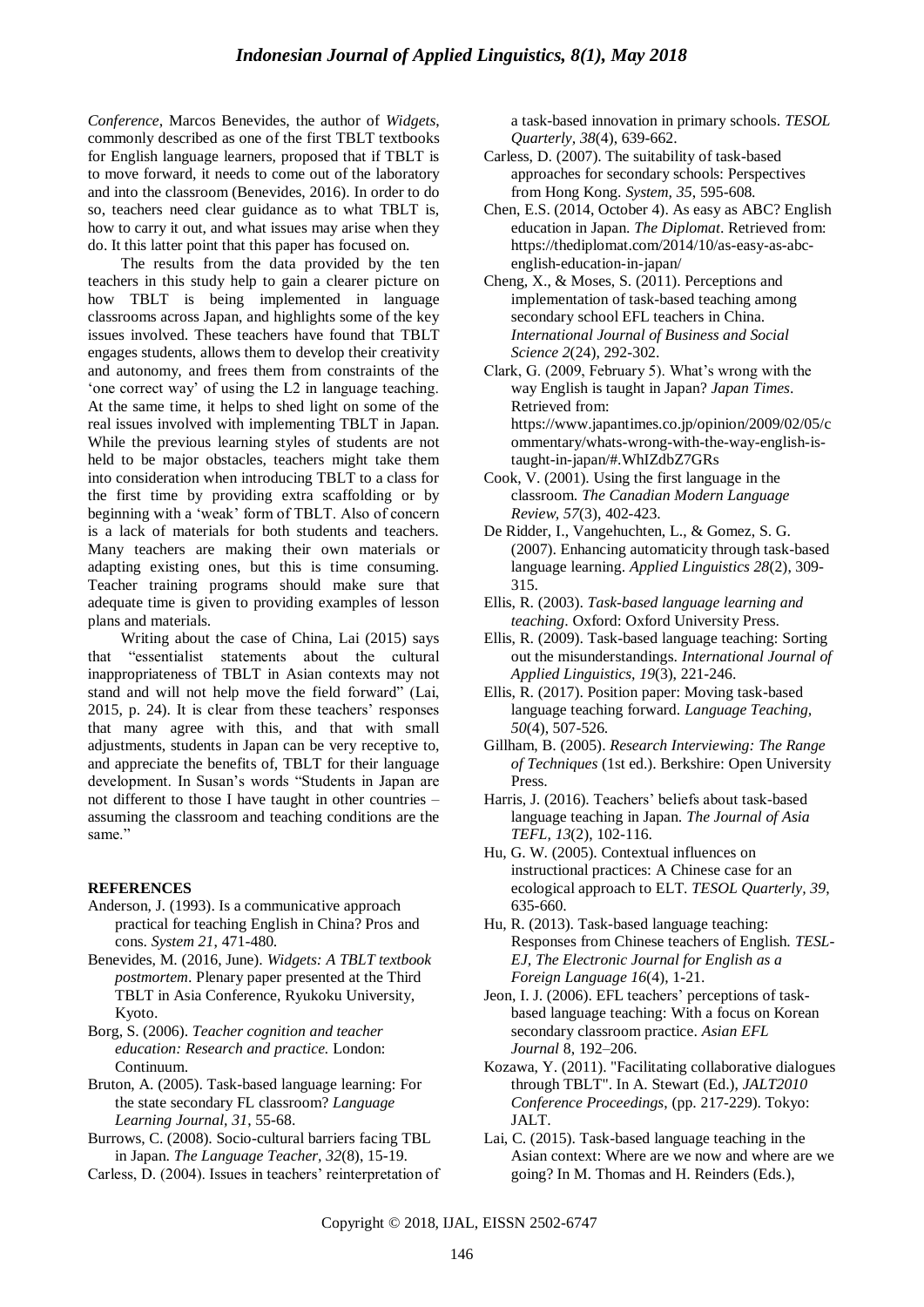*Contemporary task-based language teaching in Asia* (pp. 12-29). London: Bloomsbury.

- Li, D. (1998). It's always more difficult than you planned: Teachers' perceived difficulties in implementing the communicative approach in South Korea. *TESOL Quarterly 32*(4), 677-703.
- Littlewood, W. (2007) "Communicative and task-based language teaching in East Asian classrooms'. *Language Teaching 40*, 243-249.
- Long, M. (2015). *Second language acquisition and taskbased language teaching*. West Sussex, UK: Wiley Blackwell.
- Long, M. (2016). In defense of tasks and TBLT: Nonissues and real issues. *Annual Review of Applied Linguistics 36*, 5-33.
- Lowe, R. (2012). Promoting L2 use as a means of facilitating TBLT in Japanese classrooms. *The Language Teacher 36*(6), 21-26.
- Luo, S., & Xing, J. (2015). Teachers' perceived difficulty in implementing TBLT in China. In M. Thomas and H. Reinders (Eds.), *Contemporary task-based language teaching in Asia* (pp. 139- 155). London: Bloomsbury.
- McVeigh, B.J. (2001). Higher education, apathy, and post-meritocracy. *The Language Teacher 25*(10), 29-32.
- Mackey, A. (1999). Input, interaction and second language development: an empirical study of question formation in ESL. *Studies in Second Language Acquisition, 21*(4), 557-589.
- MEXT. (2014). *English Education Reform Plan corresponding to globalization*. Retrieved from http://www.mext.go.jp/en/news/topics/detail/13726 56.htm

Miller, K. K. (2014, October 7). What's wrong with English education in Japan? Pull up a chair. *Japan Today*. Retrieved from: https://japantoday.com/category/features/lifestyle/w hats-wrong-with-english-education-in-japan-pullup-a-chair

- Nakane, I., & Ellwood, C. (2009). Speech and silence in the clasroom: Japanese students" desire and struggle to speak. In H. Chen & K. Cruickshank (Eds.), *Making a Difference: Challenges for Applied Linguistics* (pp. 95-108). Newcastle upon Tyne, UK: Cambridge Scholars Publishing.
- Newton, J. (2001). Options for vocabulary learning through communication tasks. *ELT Journal, 55*(1), 30-37.
- Nunan, D. (2004). *Task-based language teaching*. Cambridge: Cambridge University Press.
- Sato, R. (2009). Suggestion for creating approaches suitable to the Japanese EFL environment. *The Language Teacher, 33*(9), 11-14.
- Sato, R. (2010). Reconsidering the effectiveness and suitability of PPP and TBLT in the Japanese classroom, *JALT Journal 32*(2), 189-200.
- Seedhouse, P. (1999). Task-based interaction. *ELT Journal 53*(3), 149-156.
- Sheen, R. (2003). Focus-on-form: A myth in the making. *ELT Journal 57*(3), 225-233.
- Shimizu, M. (2006). Monolingual or bilingual policy in the classroom: Pedagogical implications of L1 use in the Japanese EFL classroom. *Kyouaigakuen Maebashi Kokusaidaigaku Ronshuu 6*, 75-89.
- Shintani, N. (2011). Task-based language teaching versus traditional production-based instruction: Do they result in different processes? *University of Sydney Papers in TESOL, 6*, 97-120.
- Shintani, N. (2016). *Input-based tasks in foreign language instruction for young learners*. Amsterdam, the Netherlands: John Benjamins.
- Skehan, P. (1998). *A cognitive approach to language learning*. Oxford: Oxford University Press.
- Swan, M. (2005). Legislation by hypothesis: The case of task-based instruction. *Applied Linguistics, 26*(3), 376-401.
- Takimoto, M. (2007). The Effects of Input-Based Tasks on the Development of Learners" Pragmatic Proficiency. *Applied Linguistics, 30*(1), 1-25.
- Third-graders can get head start on English classes from fiscal 2018. (2017, May 26). *Japan Times*. Retrieved from: https://www.japantimes.co.jp/news/2017/05/26/nati onal/third-graders-can-get-head-start-englishclasses-fiscal-2018/#
- Van den Branden, K. (2006). Introduction: Task-based language teaching in a nutsehll. In K. Van den Branden (Ed.), *Task-based language education: From theory to practice* (pp. 1-16). New York: Cambridge University Press.
- Viet, N.G., Cahn, L. V., & Barnard, R. (2015). Two case studies of task-based language teaching in Vietnam. In M. Thomas and H. Reinders (Eds.), *Contemporary task-based language teaching in Asia* (pp. 68-86). London: Bloomsbury.
- Viet, N. G. (2014). Forms or meaning? Teachers' beliefs and practices regarding task-based language teaching: A Vietnamese case study. *The Journal of Asia TEFL 11*(1), 1-36.
- Wakabayashi, S. (2015). What is lacking in English language education in Japan? *The Japan News*. Retrieved from: http://www.yomiuri.co.jp/adv/chuo/dy/opinion/201 50817.html
- Wicking, P. (2009). TBLT in Japan: Task-based language teaching and its effective implementation in the Japanese university classroom. *OnCUE Journal, 3*(3), 248-258.
- Widodo, H. P. (2015). Designing and implementing task-based vocational English materials: Text, Language task, and context in Indonesia. In M. Thomas and H. Reinders (Eds.), *Contemporary task-based language teaching in Asia* (pp. 291- 312). London: Bloomsbury.
- Willis, D., & Willis, J. (2007). *Doing task-based teaching.* Oxford: Oxford University Press.
- Willis, D. & Willis, J. (2009). Why do we need TBLT? *The Language Teacher, 33*(3), 3-8.